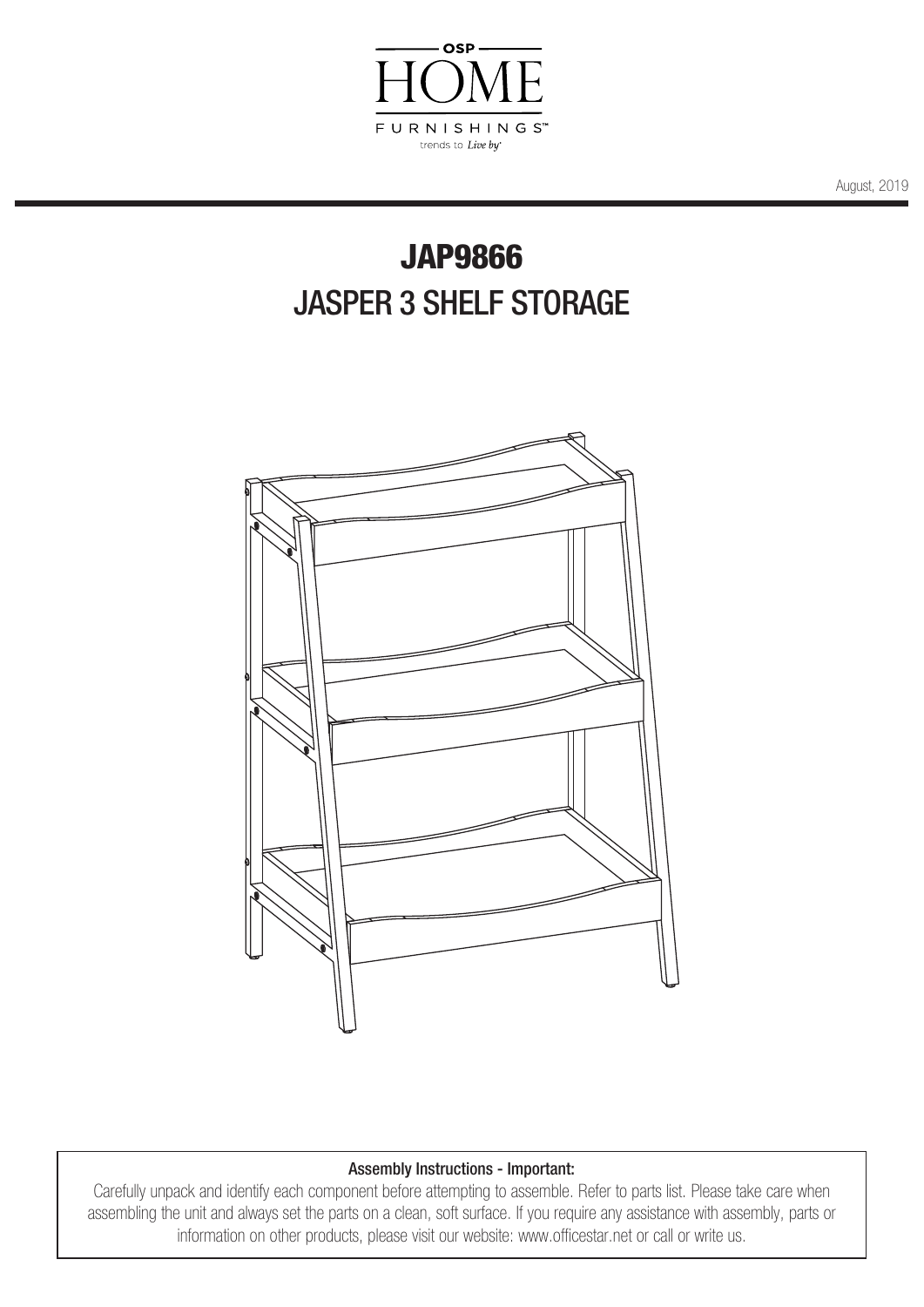

- 1. Do not use this product unless all screws and bolts are securely tightened.
- 2. Check that all screws and bolts are tight every three months or as needed.
- 3. Dispose of packing material properly. Do not use plastic cover as head covering. It may cause suffocation.
- 4. Do not use this product as a stepladder.
- 5. Use this product for its intended purpose only.

## 6. FOR INDOOR RESIDENTIAL USE ONLY.

## LIMITED WARRANTY

OSP Home Furnishings™ warrants to the original purchaser that this product will be free from defects in material and workmanship as described below. OSP Home Furnishings™ will repair or replace, at its option, without charge to the original purchaser only, defective products or parts for one (1) year from the date of purchase. Replacement parts can only be supplied if parts are available. Items out of production may be unavailable. This warranty shall be effective for the applicable time period beginning from the date of purchase as shown on your original sales receipt. This warranty is your sole remedy for product defects and excludes defects due to or arising in connection with product abuse or misuse, use modification of, or attachments to the product, and products or parts not used, maintained, or installed in accordance with the company's installation, maintenance and/or applicable guidelines. There are no other warranties, express or implied, other than those specifically described, including without limitation any implied warranty of merchantability or of fitness for a particular purpose. OSP Home Furnishings™ will not be responsible for incidental or consequential damages. Some states do not allow the exclusion or limitation of incidental or consequential damages, so the above limitations or exclusions may not apply to you. This warranty gives you specific legal rights and you may also have other rights which may vary from state to state. Our quality standards are among the highest in the industry. Sometimes, no matter how hard we try, there are times when parts are damaged or missing. Our Parts Department will do everything possible to promptly remedy the problem. Contact us via e-mail parts@officestar.net, by Fax 1-909-930-5629, or toll free parts number 1-800- 950-7262, Monday through Friday 8:00 a.m. - 5:00 p.m. Pacific Time. To make a warranty claim, contact Parts Department. Provide model number, proof of purchase, description of the problem and obtain return authorization. At its option OSP Home Furnishings™ will: (a) Supply compatible components of current manufacture. (b) Repair the customer's component. The customer must prepay freight on any components returned to the factory. Return freight on components still in warranty will be paid by OSP Home Furnishings™.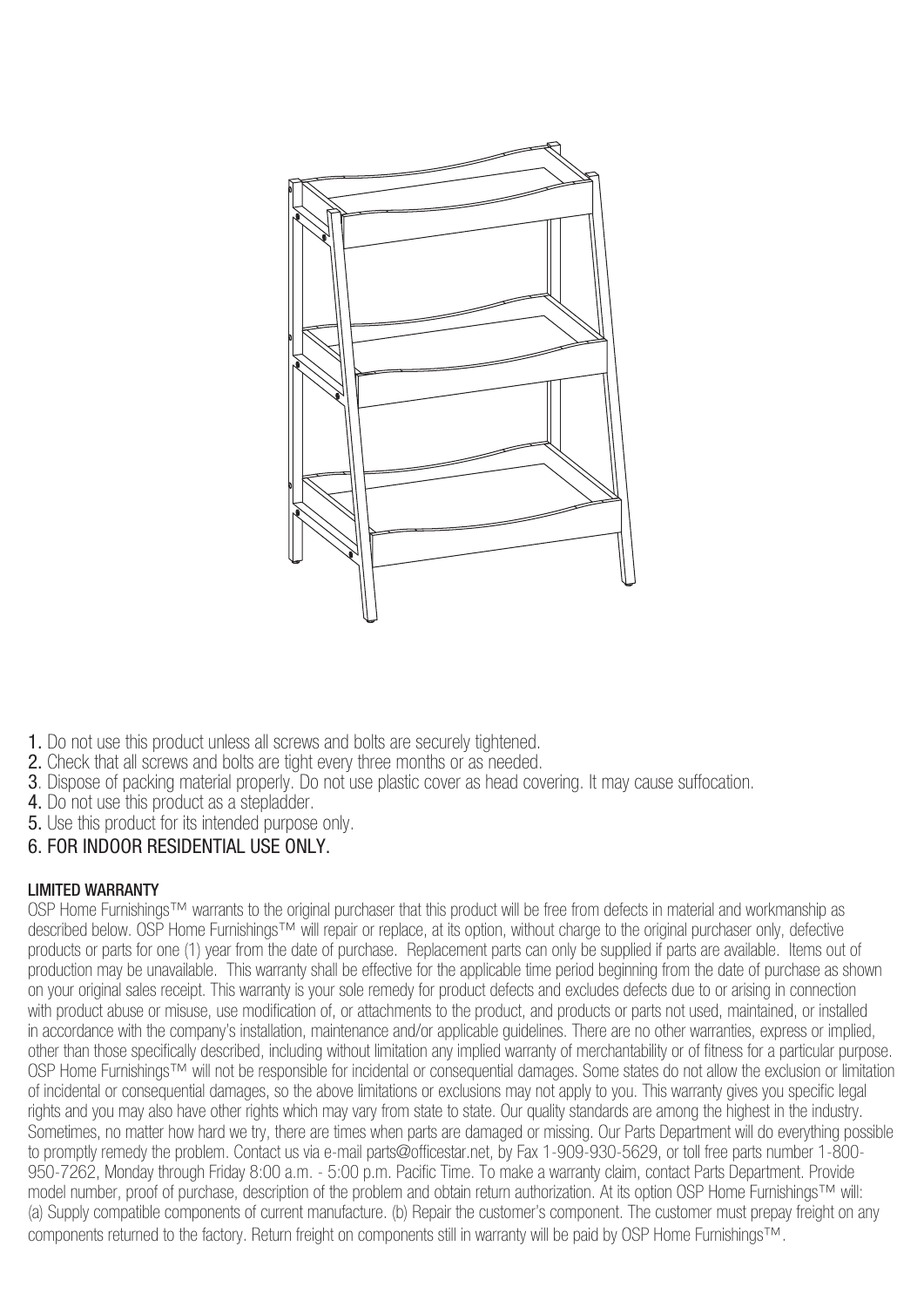| <b>PARTS</b>                                                        |                                      |                                                               |                        |              |                                       |
|---------------------------------------------------------------------|--------------------------------------|---------------------------------------------------------------|------------------------|--------------|---------------------------------------|
| (A) Top Tray (1 PC)                                                 |                                      |                                                               | (B) Middle Tray (1 PC) |              |                                       |
|                                                                     |                                      |                                                               |                        |              |                                       |
| (C) Bottom Tray (1 PC)<br>(D) Frame (2 PCS)<br><b>HARDWARE LIST</b> |                                      |                                                               |                        |              |                                       |
| N <sub>0</sub>                                                      | <b>DRAWING</b><br><b>DESCRIPTION</b> |                                                               | <b>SIZE</b>            |              |                                       |
| 1                                                                   |                                      | Screw                                                         |                        | 6 x 28mm     | <b>QUANTITY</b><br>$12$ PCS + 1 EXTRA |
|                                                                     |                                      |                                                               |                        |              |                                       |
| $\boldsymbol{2}$                                                    |                                      | Screw                                                         |                        | #10 x 1-1/2" | $6$ PCS + 1 EXTRA                     |
|                                                                     |                                      | Phillips Screwdriver also needed for assembly (not provided). |                        |              |                                       |